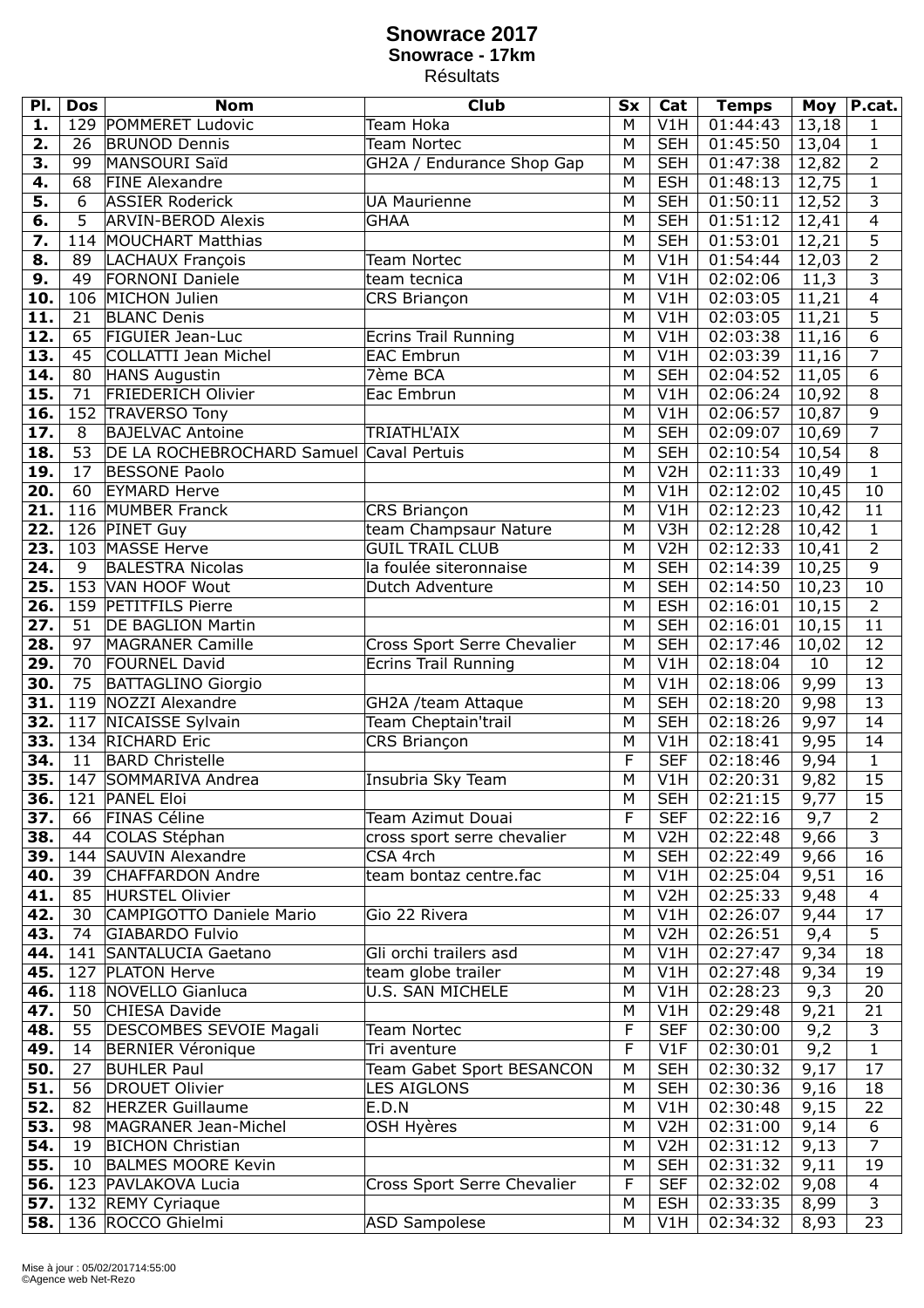## **Snowrace 2017 Snowrace - 17km** Résultats

| PI.                | <b>Dos</b>     | <b>Nom</b>                   | <b>Club</b>                     | <b>Sx</b> | Cat               | <b>Temps</b>         | <b>Moy</b>   | P.cat.          |
|--------------------|----------------|------------------------------|---------------------------------|-----------|-------------------|----------------------|--------------|-----------------|
| 59.                |                | 145 SCALFI Fabio             | otc ssd arl                     | M         | <b>SEH</b>        | 02:35:02             | 8,9          | 20              |
| 60.                | 36             | <b>CENACCHI Alessandro</b>   | Atletica Venturoli              | M         | V1H               | 02:35:25             | 8,88         | 24              |
| 61.                |                | 109 MILLE Alexandre          | <b>CHAPONOST</b>                | M         | <b>SEH</b>        | 02:36:51             | 8,8          | 21              |
| 62.                | 20             | <b>BLANC Alain</b>           | Gap Hautes Alpes Athletisme     | M         | V <sub>2</sub> H  | 02:36:59             | 8,79         | 8               |
| 63.                | 94             | <b>LIDOUREN Laurent</b>      |                                 | M         | V1H               | 02:37:15             | 8,78         | $\overline{25}$ |
| 64.                | 48             | <b>CRAVERO Paolo</b>         | gli orchi trailers              | M         | V <sub>2</sub> H  | 02:37:28             | 8,76         | 9               |
| 65.                | 78             | <b>GRIBALDO Massimiliano</b> |                                 | M         | V <sub>2</sub> H  | 02:37:58             | 8,74         | $\overline{10}$ |
| 66.                |                | 135 RIVORY Maxime            | team Intersport Briancon        | M         | <b>ESH</b>        | 02:38:10             | 8,72         | 4               |
| 67.                |                | 125 PELLISSIER Eloïse        | De la Joie                      | F         | <b>SEF</b>        | 02:38:51             | 8,69         | $\overline{5}$  |
| 68.                |                | 155 VERGURA Carmela          | Team Kratos                     | F         | V <sub>2F</sub>   | 02:38:53             | 8,69         | $\overline{1}$  |
| 69.                | 63             | <b>FAUX Virginie</b>         | Guil Trail Club                 | F         | V1F               | 02:38:54             | 8,68         | $\overline{2}$  |
| 70.                |                | 146 BOLMIDA Silvano          | triangolo sport                 | M         | V <sub>2</sub> H  | 02:39:30             | 8,65         | 11              |
| 71.                | 29             | <b>CAMBURSANO Luca</b>       | gli orchi trailers ASD          | M         | <b>SEH</b>        | 02:39:33             | 8,65         | $\overline{22}$ |
| $\overline{72}$ .  | 15             | <b>BESNIK Cuci</b>           | <b>ASD TEAM PERETTI</b>         | M         | V <sub>2</sub> H  | 02:39:36             | 8,65         | 12              |
| $\overline{73}$ .  | 46             | <b>CONIL Pierre</b>          |                                 | M         | V3H               | 02:40:59             | 8,57         | $\overline{2}$  |
| 74.                |                | 130 QUEYRAS Christian        |                                 | M         | V <sub>2</sub> H  | 02:41:00             | 8,57         | 13              |
| 75.                | 79             | HANNESSEN Jantiene           |                                 | F         | V1F               | 02:41:33             | 8,54         | $\overline{3}$  |
| 76.                | 62             | <b>FAURE Olivier</b>         |                                 | M         | <b>SEH</b>        | 02:41:39             | 8,54         | $\overline{23}$ |
| 77.                | 61             | <b>FAURE Julien</b>          |                                 | M         | <b>SEH</b>        | 02:41:39             | 8,54         | $\overline{24}$ |
| 78.                |                | 133 REY Benjamin             |                                 | M         | <b>SEH</b>        | 02:41:42             | 8,53         | $\overline{25}$ |
| 79.                |                | 38 CHABRE Andre              |                                 | M         | V <sub>2</sub> H  | 02:42:58             | 8,47         | 14              |
| 80.                |                | 107 MICOUD Jean Jacques      | Embrun AC                       | M         | V <sub>2</sub> H  | 02:43:10             | 8,46         | $\overline{15}$ |
| 81.                |                | 72 FROUSSARD Hélène          | <b>Endurance Shop/Raidlight</b> | F         | <b>SEF</b>        | 02:43:16             | 8,45         | $\overline{6}$  |
|                    |                | <b>FINAS Mélanie</b>         |                                 | F         |                   |                      |              | $\overline{7}$  |
| 82.<br>83.         | 67<br>4        | <b>ARGOUD Fabrice</b>        |                                 | M         | <b>SEF</b><br>V1H | 02:44:04<br>02:44:05 | 8,41         | $\overline{26}$ |
| 84.                |                | 149 SOULIE Laurent           | Courir à Seyssins<br>Kacharoots | M         | V1H               | 02:45:25             | 8,41<br>8,34 | 27              |
| 85.                |                | 102 MARTA Stefano            | Mandala Trail                   | M         | <b>SEH</b>        | 02:45:27             |              | $\overline{26}$ |
| 86.                |                | 160 MERLEAU Nicolas          |                                 | M         | <b>SEH</b>        | 02:45:42             | 8,34<br>8,33 | $\overline{27}$ |
| 87.                | 24             | <b>BOURGES</b> Stephane      | AIRBUS RUNNING                  | M         | V1H               | 02:46:11             | 8,3          | 28              |
| 88.                | 90             | <b>LAMBERET Remi</b>         | Challenge trail 05              | M         | <b>SEH</b>        | 02:46:39             | 8,28         | $\overline{28}$ |
| 89.                |                | 108 MILESI Jody              | Podistica Pianezza              | F         | <b>SEF</b>        | 02:46:45             | 8,28         | $\overline{8}$  |
| 90.                |                | 113 MORVAN Paul              |                                 | M         | V3H               | 02:46:52             | 8,27         | $\overline{3}$  |
| 91.                | 22             | <b>BONTAZ Rachele</b>        | team bontaz centre, fac         | F         | V1F               | 02:47:44             | 8,23         | $\overline{4}$  |
| 92.                | 41             | CHARTON Dominique            | Team Clobe Traileur             | M         | V <sub>2</sub> H  | 02:48:34             | 8,19         | $\overline{16}$ |
| 93.                |                | 161 VALIENGO Andrea          |                                 | F         | <b>SEF</b>        | 02:48:46             | 8,18         | 9               |
| 94.                | 31             | <b>CARRER Gildas</b>         |                                 | M         | V1H               | 02:49:04             | 8,16         | 29              |
| 95.                | 37             | CHABBAOUI Hakim              |                                 | M         | <b>ESH</b>        | 02:51:22             | 8,05         | 5               |
| 96.                | 47             | <b>COUEZ Gilles</b>          | <b>AXA Running Team</b>         | M         | V <sub>2</sub> H  | 02:51:31             | 8,05         | 17              |
| 97.                | 95             | LIOTARD Cécile               |                                 | F         | <b>SEF</b>        | 02:53:07             | 7,97         | 10              |
| 98.                |                | 158 TESSIER Katia            |                                 | F         | V1F               | 02:53:12             | 7,97         | $\overline{5}$  |
| 99.                | 16             | <b>BESSON Marco</b>          | Sport Club Angrogna             | M         | V1H               | 02:53:22             | 7,96         | 30              |
| 100.               |                | 104 MASSONE Davide           | atletica Venturoli              | M         | V1H               | 02:53:45             | 7,94         | 31              |
| 101                | 96             | MAGNINAT Charles             |                                 | M         | <b>SEH</b>        | 02:54:06             | 7,93         | 29              |
| 102.               | 28             | <b>CAILLERE Martine</b>      | Embrun AC                       | F         | V <sub>2</sub> F  | 02:54:07             | 7,93         | $\overline{2}$  |
| 103.               | 25             | <b>BOUVERET Benoît</b>       |                                 | M         | <b>SEH</b>        | 02:54:07             | 7,93         | 30              |
| 104.               | 57             | <b>DUMAS Marjolaine</b>      | <b>Guil Trail Club</b>          | F         | <b>SEF</b>        | 02:54:18             | 7,92         | 11              |
| 105.               |                | 151 TAVERNA Alberto          | des amis                        | M         | V <sub>2</sub> H  | 02:54:40             | 7,9          | 18              |
| 106.               | 3              | ALTERMATT Jean-Marc          | S/L fc guebwiller               | M         | V <sub>2</sub> H  | 02:55:17             | 7,87         | 19              |
| $\overline{107}$ . | 23             | <b>BORRIONE Fabrizio</b>     | <b>GLI ORCHI TRAILERS</b>       | M         | V <sub>2</sub> H  | 02:56:46             | 7,81         | 20              |
| 108.               | 40             | <b>CHARLES Nicolas</b>       |                                 | M         | V1H               | 02:57:31             | 7,77         | 32              |
| 109.               |                | 111 MOREAUX Olivier          |                                 | M         | V1H               | 02:59:09             | 7,7          | 33              |
| 110.               | 86             | <b>HURTADO Jose</b>          |                                 | M         | V1H               | 03:02:03             | 7,58         | 34              |
| $\overline{111}$   | 93             | LEPORINI Paul                |                                 | M         | V3H               | 03:03:15             | 7,53         | $\overline{4}$  |
| 112.               | 88             | <b>KATRKEL Olivier</b>       |                                 | M         | V1H               | 03:03:48             | 7,51         | $\overline{35}$ |
| 113.               |                | 143 SARTOR Flavio            | Sport club Angrogna             | M         | V3H               | 03:04:25             | 7,48         | $\overline{5}$  |
| 114.               | 1              | <b>ALEXIS Isabelle</b>       |                                 | F         | V1F               | 03:04:51             | 7,47         | $\overline{6}$  |
| 115.               | $\overline{2}$ | <b>ALQUIE Edouard</b>        |                                 | M         | V1H               | 03:04:56             | 7,46         | $\overline{36}$ |
| 116.               |                | 110 MONTEAU Thierry          | Village Club du Soleil          | M         | V <sub>2</sub> H  | 03:07:05             | 7,38         | 21              |